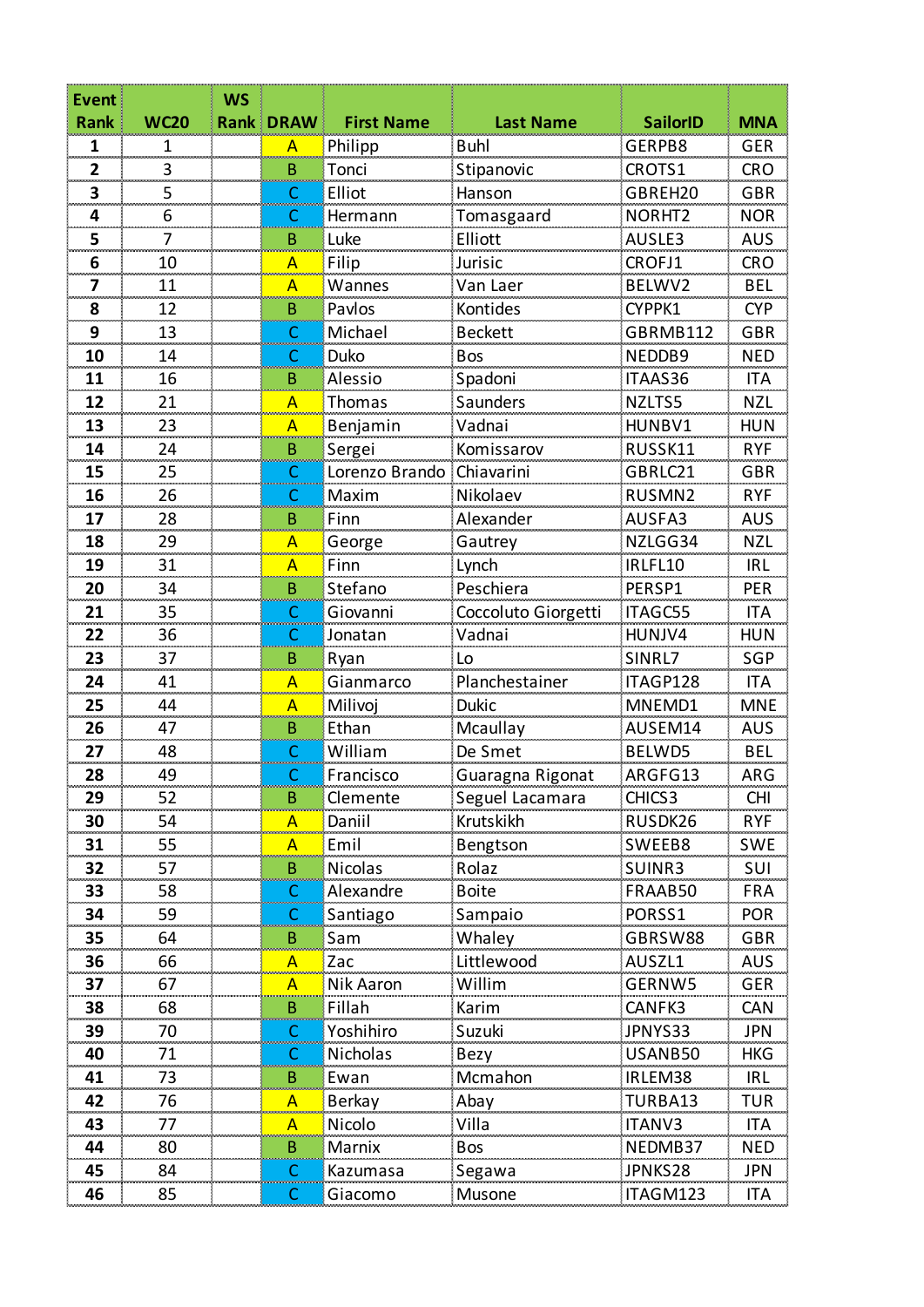| 47 | 86  |     | B              | <b>Yigit Yalcin</b> | Citak                  | TURYC3        | <b>TUR</b>                     |
|----|-----|-----|----------------|---------------------|------------------------|---------------|--------------------------------|
| 48 | 87  |     | A              | Arthit              | Romanyk                | THAAR1        | <b>THA</b>                     |
| 49 | 90  |     | A              | Luke                | Ruitenberg             | CANLR8        | CAN                            |
| 50 | 94  |     | B              | Wilhelm             | Kark                   | SWEWK1        | <b>SWE</b>                     |
| 51 | 98  |     | C              | Jacob               | Farren-Price           | GBRJF64       | <b>GBR</b>                     |
| 52 | 104 |     | C              | Guillermo           | <b>Flores Martin</b>   | ESPGF7        | <b>ESP</b>                     |
| 53 | 105 |     | B              | Campbell            | Patton                 | BERCP4        | <b>BER</b>                     |
| 54 | 106 |     | A              | James               | Juhasz                 | CANJJ18       | CAN                            |
| 55 | 107 |     | A              | Alexandre           | Kowalski               | FRAAK11       | <b>FRA</b>                     |
| 56 | 110 |     | B              | Liam                | <b>Bruce</b>           | CANLB20       | CAN                            |
| 57 | 114 |     | C              | Forrest             | Wachholz               | CANFW3        | CAN                            |
| 58 |     | 21  | C              | Joel                | Rodriguez Perez        | ESPJR44       | <b>ESP</b>                     |
| 59 |     | 28  | B              | Vishnu              | Saravanan              | INDVS4        | <b>IND</b>                     |
| 60 |     | 41  | A              | Eduardo             | <b>Marques</b>         | POREM3        | <b>POR</b>                     |
| 61 |     | 43  | A              | <b>Niels</b>        | Broekhuizen            | NEDNB4        | <b>NED</b>                     |
| 62 |     | 48  | B              | Johan               | Schubert               | DENJS23       | <b>DEN</b>                     |
| 63 |     | 49  | C              | Zan Luka            | Zelko                  | SLOZZ2        | <b>SLO</b>                     |
| 64 |     | 52  | C              | Thomas              | Van Ofwegen            | NEDTV30       | <b>NED</b>                     |
| 65 |     | 56  | B              | Erik                | Voets                  | NEDEV37       | <b>NED</b>                     |
| 66 |     | 58  | A              | Leopoldo            | <b>Barreto Haschke</b> | ESPLB11       | <b>ESP</b>                     |
| 67 |     | 61  | A              | Jakub               | Halouzka               | CZEJH9        | <b>CZE</b>                     |
| 68 |     | 64  | B              | Paul                | Hameeteman             | NEDPH13       | <b>NED</b>                     |
| 69 |     | 65  | C              | Andreas             | Krabbe-Christensen     | DENAK15       | <b>DEN</b>                     |
| 70 |     | 66  | C              | Willem              | Wiersema               | NEDWW5        | <b>NED</b>                     |
| 71 |     | 72  | B              | Lourenco            | Mateus                 | PORLM9        | <b>POR</b>                     |
| 72 |     | 76  | A              | Gauthier            | Verhulst               | SUIGV8        | SUI                            |
| 73 |     | 79  | А              | Dimitris            | Papadimitriou          | GREDP19       | GRE                            |
| 74 |     | 80  | B              | Valtteri            | Uusitalo               | FINVU2        | <b>FIN</b>                     |
| 75 |     | 85  | C              | Nooa                | Laukkanen              | FINNL2        | <b>FIN</b>                     |
| 76 |     | 86  | C              | Piotr               | Malinowski             | POLPM12       | POL                            |
| 77 |     | 89  | B              | Ricard              | Castellví              | ESPRC25       | <b>ESP</b>                     |
| 78 |     | 93  | $\mathsf{A}$   | Dimitri             | Peroni                 | ITADP40       | <b>ITA</b>                     |
| 79 |     | 97  | A              | Maor                | Ben Harosh             | ISRMB2        | <b>ISR</b>                     |
| 80 |     | 100 | B              | Pep                 | Cazador Ribera         | ESPPC49       | <b>ESP</b>                     |
| 81 |     | 102 | С              | <b>Bruno</b>        | Gaspic                 | CROBG3        | CRO                            |
| 82 |     | 103 | C              | Omer                | Golani                 | ISROG4        | <b>ISR</b>                     |
| 83 |     | 105 | B              | Nikolaj             | <b>Borch</b>           | DENNB11       | <b>DEN</b>                     |
| 84 |     | 114 | $\overline{A}$ | Joaquin             | <b>Blanco Albalat</b>  | ESPJB21       | <b>ESP</b>                     |
| 85 |     | 115 | A              | Philip              | Walkenbach             | GERPW19       | GER                            |
| 86 |     | 118 | $\sf{B}$       | Krishan             | <b>Bhogal</b>          | GBRKB35       | GBR                            |
| 87 |     | 122 | C              | Ilija               | Markovic               | MNEIM1        | <b>MNE</b>                     |
| 88 |     | 123 | C              | Lennart             | <b>Kuss</b>            | GERLK41       | $rac{1}{\sqrt{1-\frac{1}{2}}}$ |
| 89 |     | 126 | B              | Theodor             | Middelthon             | NORTM11       | <b>NOR</b>                     |
| 90 |     | 132 | $\mathsf{A}$   | Leonard             | <b>Stock</b>           | GERLS50       | GER                            |
| 91 |     | 137 | A              | Luc                 | Chevrier               | LCALC1        | <b>LCA</b>                     |
| 92 |     | 138 | $\mathsf B$    | Theo                | Peyre                  | FRATP34       | FRA                            |
| 93 |     | 140 | C              | James               | Percival-Cooke         | GBRJP113      | GBR                            |
| 94 |     | 153 | C              | Olai                | Hagland                | <b>NOROH5</b> | <b>NOR</b>                     |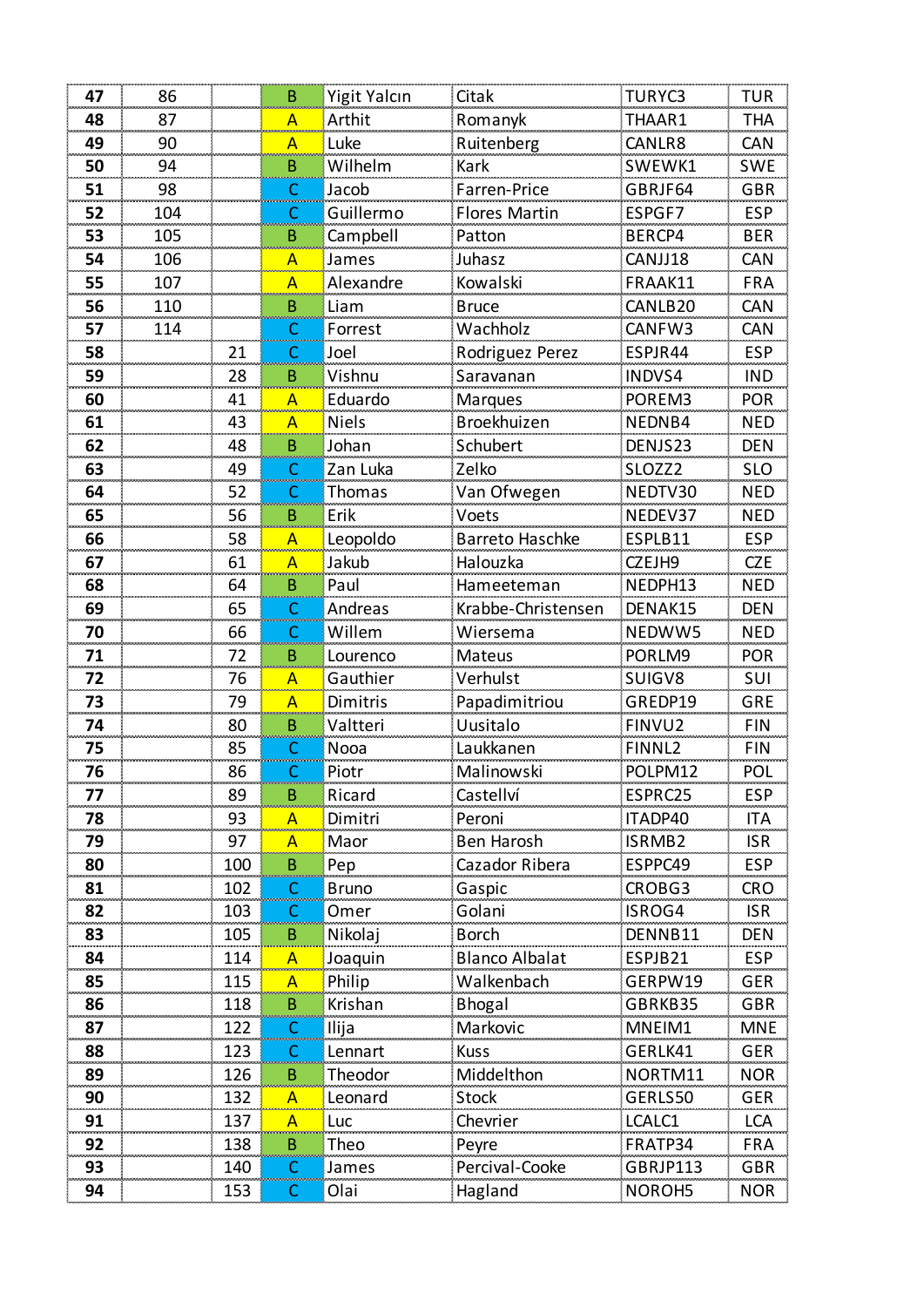| 95  |                  | 155 | B              | <b>Nick</b> | Zeltner          | SUINZ <sub>2</sub> | SUI            |
|-----|------------------|-----|----------------|-------------|------------------|--------------------|----------------|
| 96  |                  | 158 | A              | Pietro      | Giacomoni        | ITAPG38            | <b>ITA</b>     |
| 97  |                  | 164 | A              | Linus       | Klasen           | GERLK38            | <b>GER</b>     |
| 98  |                  | 166 | B              | Teun        | Binkhorst        | NEDTB10            | <b>NED</b>     |
| 99  |                  | 168 | C              | Uffe        | Tomasgaard       | NORUT2             | <b>NOR</b>     |
| 100 |                  | 169 | C              | Daniel      | Whiteley         | GBRDW83            | <b>GBR</b>     |
| 101 |                  | 178 | B              | Jamie       | Mcmahon          | <b>IRLJM123</b>    | <b>IRL</b>     |
| 102 |                  | 184 | A              | Just        | Van Aanholt      | AHOJV1             | ARU            |
| 103 |                  | 190 | A              | Nikola      | Banjac           | SRBNB2             | SRB            |
| 104 |                  | 194 | B              | Malo        | Wessely          | FRAMW5             | <b>FRA</b>     |
| 105 |                  | 196 | C              | Chusitt     | Punjamala        | THACP5             | <b>THA</b>     |
| 106 |                  | 201 | C              | Tom         | Higgins          | IRLTH11            | <b>IRL</b>     |
| 107 |                  | 222 | B              | August      | Hanevik          | NORAH21            | <b>NOR</b>     |
| 108 |                  | 225 | $\overline{A}$ | Norman      | <b>Struthers</b> | CANNS14            | CAN            |
| 109 |                  | 237 | A              | Liam        | Orel             | SLOLO1             | <b>SLO</b>     |
| 110 |                  | 239 | B              | Aleksi      | Tapper           | FINAT7             | <b>FIN</b>     |
| 111 |                  | 252 | C              | Clemens     | Kuebber          | AUTCK11            | AUT            |
| 112 |                  | 257 | C              | Ludvig      | Lindqvist        | SWELL9             | -------<br>SWE |
| 113 |                  | 259 | B              | Max         | Urquizu Marcos   | ESPMU4             | <b>ESP</b>     |
| 114 |                  | 262 | A              | Doruk       | Demircan         | TURDD7             | <b>TUR</b>     |
| 115 |                  | 280 | А              | Christoffer | Sørlie           | NORCS8             | <b>NOR</b>     |
| 116 |                  | 282 | B              | Mohit       | Saini            | INDMM5             | <b>IND</b>     |
| 117 |                  | 287 | C              | Mario       | Plomer Quiroga   | ESPMP65            | <b>ESP</b>     |
| 118 |                  | 290 | C              | <u>Itay</u> | Azulay Biniamin  | ISRIA6             | <b>ISR</b>     |
|     | Cancelled        | 308 | В              | Pedro       | Fernandez        | <b>PURPF2</b>      | <b>PUR</b>     |
| 119 |                  | 313 | $\mathsf{A}$   | Matteo      | Guardigli        | ITAMG139           | ITA            |
| 120 |                  | 317 | A              | Florian     | Hafner           | GERFH37            | <b>GER</b>     |
| 121 |                  | 338 | B              | Anders      | Lindemark        | NORAL15            | <b>NOR</b>     |
| 122 |                  | 343 | C              | Jakob       | Lejbolle         | DENJH34            | <b>DEN</b>     |
| 123 |                  | 370 |                | Ciro        | <b>Basile</b>    | ITACB85            | ITA            |
| 124 |                  | 381 | B              | Umut Efe    | Alpkocak         | TURUA4             | TUR            |
| 125 |                  | 387 | A              | Benjamin    | <u>Prikryl</u>   | CZEBP3             | CZE            |
| 126 |                  | 408 | A              | Alec        | Cvinar           | CROAC3             | <b>CRO</b>     |
| 127 |                  | 419 | B              | Simone      | <b>Babini</b>    | ITASB83            | ITA            |
|     | elled            | 428 | C              | Jack        | <b>Hopkins</b>   | GBRJH186           | <b>GBR</b>     |
| 128 |                  |     | C              | Marcelo     | Frezza           | ARGMF              | ARG            |
| 129 |                  |     | B              | Ben         | Flower           | CANBF14            | CAN            |
| 130 |                  |     | Α              | Matias      | <b>Dyck</b>      | ECUMD <sub>2</sub> | ECU            |
| 131 |                  |     | A              | Mon         | Cañellas         | ESPMC32            | <b>ESP</b>     |
| 132 |                  |     | B              | Francesc    | Martínez Gorbig  | ESPFM17            | <b>ESP</b>     |
| 133 |                  |     |                | Luca        | Valentino        | <b>ITALV27</b>     | <b>ITA</b>     |
| 134 |                  |     |                | Shusuke     | Takeuchi         | JPNST18            | <b>JPN</b>     |
| 135 |                  |     | В              | Jeremy      | Moutout          | MONJM1             | <b>MON</b>     |
| 136 |                  |     | A              | Renzo       | Sanguineti       | PERRS3             | PER            |
| 137 |                  |     | $\overline{A}$ | Julian      | Soto             | <b>USAJS139</b>    | <b>USA</b>     |
| 138 | <b>New Entry</b> |     | B              | Gonzalo     | Suarez Perez     | ESPGS7             | <b>ESP</b>     |
| 139 | <b>New Entry</b> |     | C              | Otto        | Dahlberg         | FINOD <sub>2</sub> | <b>FIN</b>     |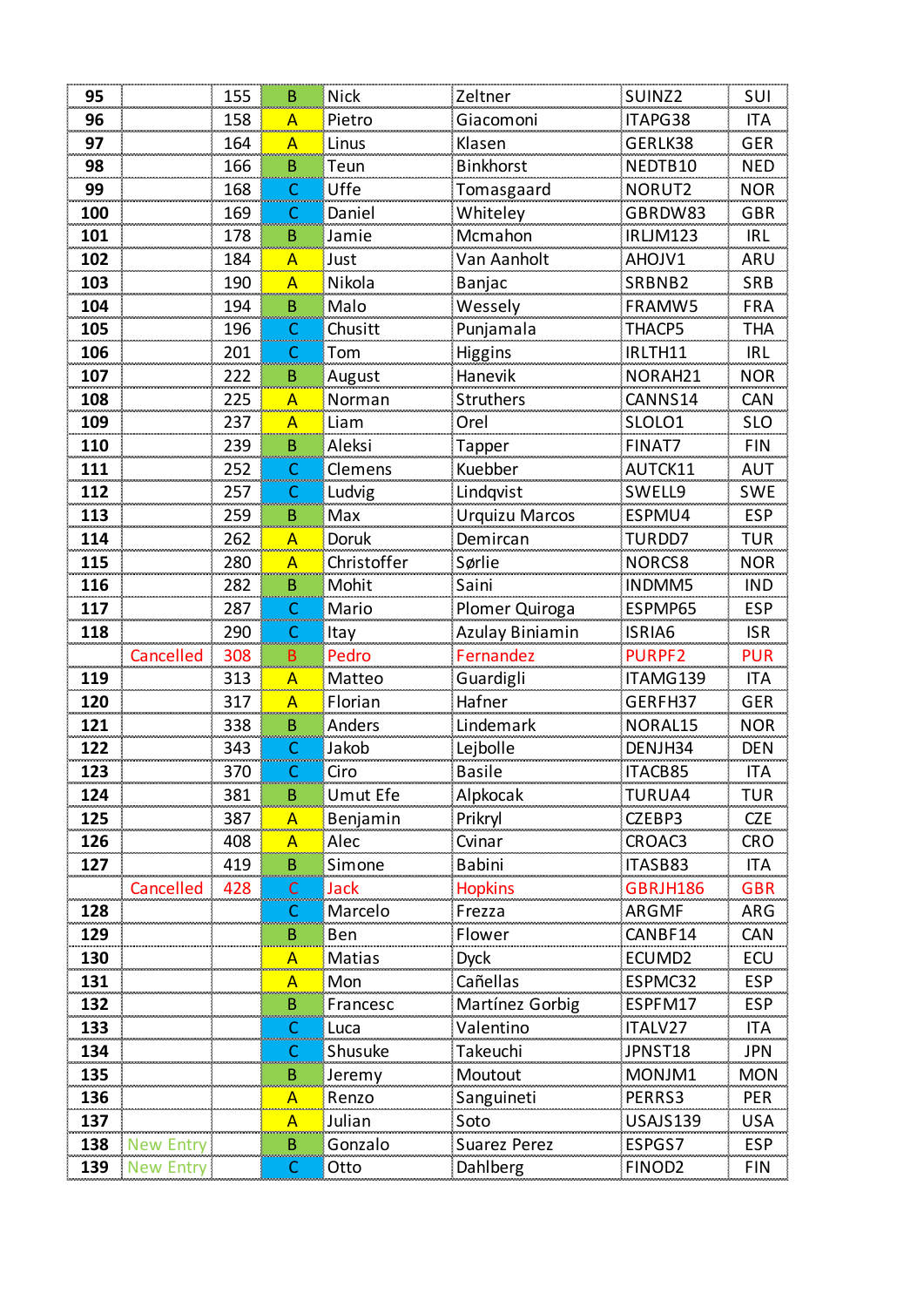| I                                                                                           |
|---------------------------------------------------------------------------------------------|
|                                                                                             |
| Î,                                                                                          |
| ĺ                                                                                           |
| I                                                                                           |
|                                                                                             |
|                                                                                             |
|                                                                                             |
|                                                                                             |
|                                                                                             |
|                                                                                             |
|                                                                                             |
|                                                                                             |
|                                                                                             |
|                                                                                             |
|                                                                                             |
|                                                                                             |
|                                                                                             |
| I                                                                                           |
|                                                                                             |
|                                                                                             |
|                                                                                             |
|                                                                                             |
|                                                                                             |
|                                                                                             |
|                                                                                             |
|                                                                                             |
|                                                                                             |
|                                                                                             |
|                                                                                             |
|                                                                                             |
| 1                                                                                           |
|                                                                                             |
| i<br>I                                                                                      |
|                                                                                             |
|                                                                                             |
|                                                                                             |
|                                                                                             |
|                                                                                             |
|                                                                                             |
|                                                                                             |
|                                                                                             |
| )                                                                                           |
|                                                                                             |
|                                                                                             |
|                                                                                             |
| l                                                                                           |
| Í                                                                                           |
| ۱                                                                                           |
| ξ                                                                                           |
|                                                                                             |
| ٤<br>ξ                                                                                      |
| i<br>,<br>į<br>į<br>ľ<br>֧֧ׅ֧ׅ֧֧֧ׅ֧֧֧ׅ֧֧֛֛֛֛֛֛֛֚֚֚֚֚֚֚֚֚֚֚֚֚֚֚֚֚֚֚֚֚֚֚֚֚֚֬֝֓֜֓֜֓֝֓֝֓֜֜֝֬֜֜֜ |
|                                                                                             |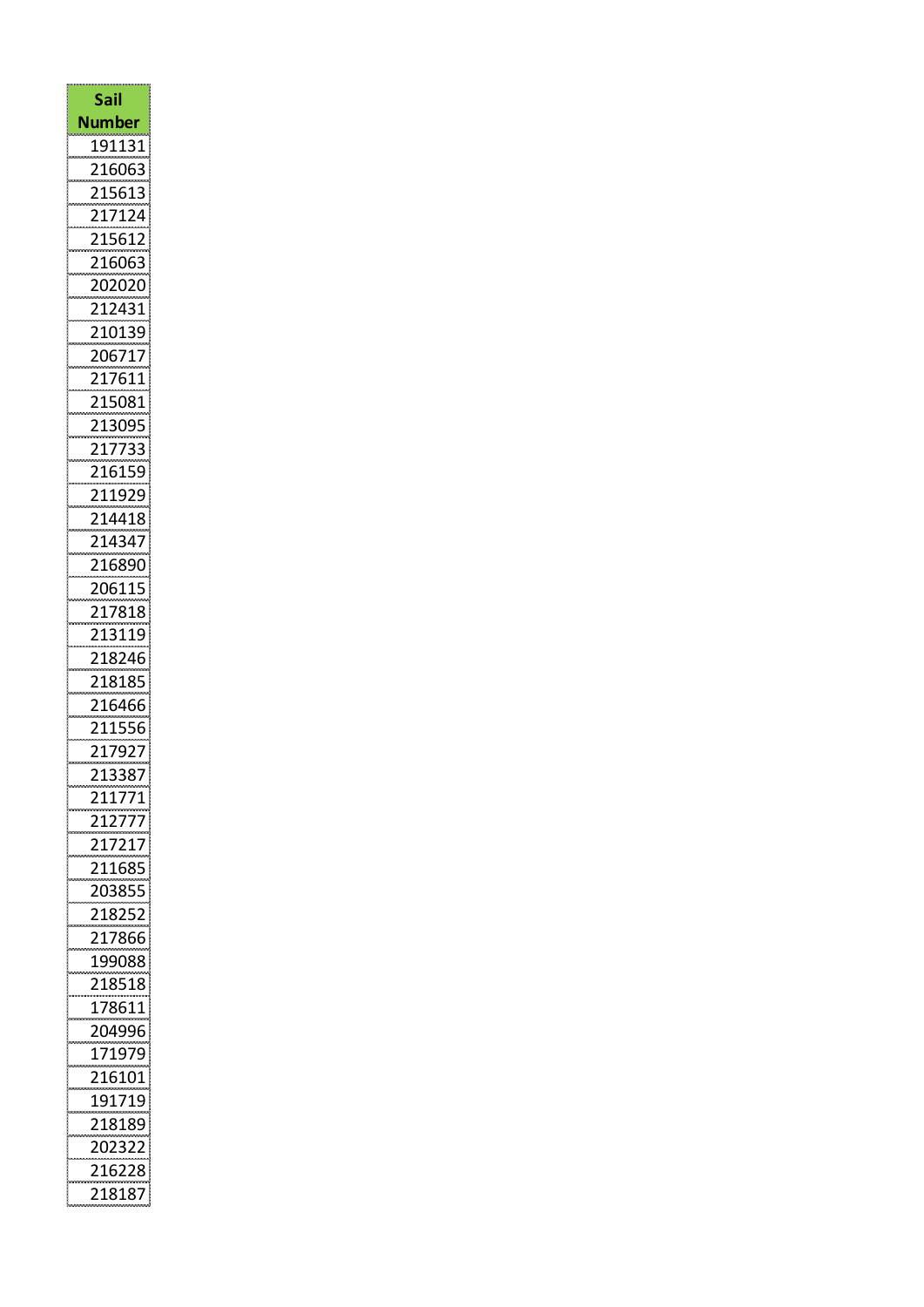|                                                |                |                |     |     | 13511                                                                                            |
|------------------------------------------------|----------------|----------------|-----|-----|--------------------------------------------------------------------------------------------------|
|                                                |                |                |     |     |                                                                                                  |
|                                                |                | 1313           |     |     |                                                                                                  |
|                                                |                |                |     |     |                                                                                                  |
|                                                |                | 4514           |     |     | 1                                                                                                |
|                                                |                |                |     |     |                                                                                                  |
|                                                |                |                | '6  | ŗ   |                                                                                                  |
|                                                |                |                |     |     |                                                                                                  |
|                                                | $\frac{21}{2}$ |                |     |     | 303                                                                                              |
|                                                |                |                |     |     |                                                                                                  |
|                                                |                |                |     |     |                                                                                                  |
|                                                |                |                |     |     |                                                                                                  |
|                                                |                | 846            |     | i46 |                                                                                                  |
|                                                |                |                |     |     |                                                                                                  |
|                                                |                |                |     |     |                                                                                                  |
|                                                |                |                |     |     |                                                                                                  |
|                                                |                | 216042         |     |     |                                                                                                  |
|                                                |                |                |     |     |                                                                                                  |
|                                                |                | 215019         |     |     |                                                                                                  |
|                                                |                |                |     |     |                                                                                                  |
|                                                |                |                |     |     | 209616                                                                                           |
|                                                |                |                |     |     |                                                                                                  |
|                                                |                | 117            |     |     | 710                                                                                              |
|                                                |                |                |     |     |                                                                                                  |
|                                                |                | 208191         |     |     |                                                                                                  |
|                                                |                |                |     |     |                                                                                                  |
|                                                |                | 202211         |     |     |                                                                                                  |
|                                                |                |                |     |     |                                                                                                  |
|                                                |                | 218399         |     |     |                                                                                                  |
|                                                |                |                |     |     |                                                                                                  |
|                                                |                | <u> 218402</u> |     |     |                                                                                                  |
|                                                |                |                |     |     |                                                                                                  |
|                                                |                |                |     |     | 218364                                                                                           |
|                                                |                |                |     |     |                                                                                                  |
|                                                |                | 11003          |     |     |                                                                                                  |
|                                                |                |                |     |     |                                                                                                  |
|                                                |                | 16761          |     |     |                                                                                                  |
|                                                |                |                |     |     |                                                                                                  |
|                                                |                |                |     |     | 11436                                                                                            |
|                                                |                |                |     |     |                                                                                                  |
|                                                |                | 216805         |     |     |                                                                                                  |
|                                                |                |                |     |     |                                                                                                  |
|                                                | 17             |                | 565 |     |                                                                                                  |
|                                                | $\mathbf{1}$   |                |     |     |                                                                                                  |
|                                                |                |                |     |     |                                                                                                  |
|                                                |                |                |     | 911 |                                                                                                  |
|                                                |                |                |     |     |                                                                                                  |
|                                                |                | 11             |     | ŗ   |                                                                                                  |
|                                                |                |                |     |     |                                                                                                  |
| $\lambda$                                      |                | 122            |     |     | p<br>ć                                                                                           |
|                                                |                |                |     |     |                                                                                                  |
|                                                |                |                | 26  |     |                                                                                                  |
|                                                |                |                |     |     |                                                                                                  |
|                                                |                |                |     |     |                                                                                                  |
|                                                |                |                |     | 48  |                                                                                                  |
|                                                |                | 217(           |     |     |                                                                                                  |
|                                                |                |                |     |     | 217993                                                                                           |
|                                                |                |                |     |     |                                                                                                  |
|                                                | 91             |                |     | 5   |                                                                                                  |
|                                                |                |                |     |     |                                                                                                  |
|                                                |                |                |     |     |                                                                                                  |
|                                                |                |                |     |     | į<br>217071                                                                                      |
|                                                |                |                |     |     |                                                                                                  |
|                                                |                |                |     |     |                                                                                                  |
|                                                |                |                |     |     |                                                                                                  |
|                                                |                |                |     |     |                                                                                                  |
|                                                |                |                |     |     |                                                                                                  |
|                                                |                |                |     |     |                                                                                                  |
|                                                |                |                |     |     |                                                                                                  |
|                                                |                |                |     |     |                                                                                                  |
|                                                |                |                |     |     |                                                                                                  |
| 217932<br>214931<br>215314<br>217717<br>202121 |                |                |     |     |                                                                                                  |
|                                                |                |                |     |     |                                                                                                  |
|                                                |                |                |     |     |                                                                                                  |
|                                                |                |                |     |     |                                                                                                  |
|                                                |                |                |     |     |                                                                                                  |
|                                                |                |                |     |     |                                                                                                  |
|                                                |                |                |     |     |                                                                                                  |
|                                                |                |                |     |     |                                                                                                  |
|                                                |                |                |     |     |                                                                                                  |
|                                                |                |                |     |     |                                                                                                  |
|                                                |                |                |     |     |                                                                                                  |
|                                                |                |                |     |     |                                                                                                  |
|                                                |                |                |     |     |                                                                                                  |
|                                                |                |                |     |     |                                                                                                  |
|                                                |                |                |     |     |                                                                                                  |
|                                                |                |                |     |     |                                                                                                  |
|                                                |                |                |     |     |                                                                                                  |
|                                                |                |                |     |     | 202121<br>218174<br>211309<br>218429<br>216065<br>217936<br>213538<br>213131<br>209942<br>214113 |
|                                                |                |                |     |     |                                                                                                  |
|                                                |                |                |     |     |                                                                                                  |
|                                                |                |                |     |     |                                                                                                  |
|                                                |                |                |     |     | 214113<br>218241<br>216373<br>214016                                                             |